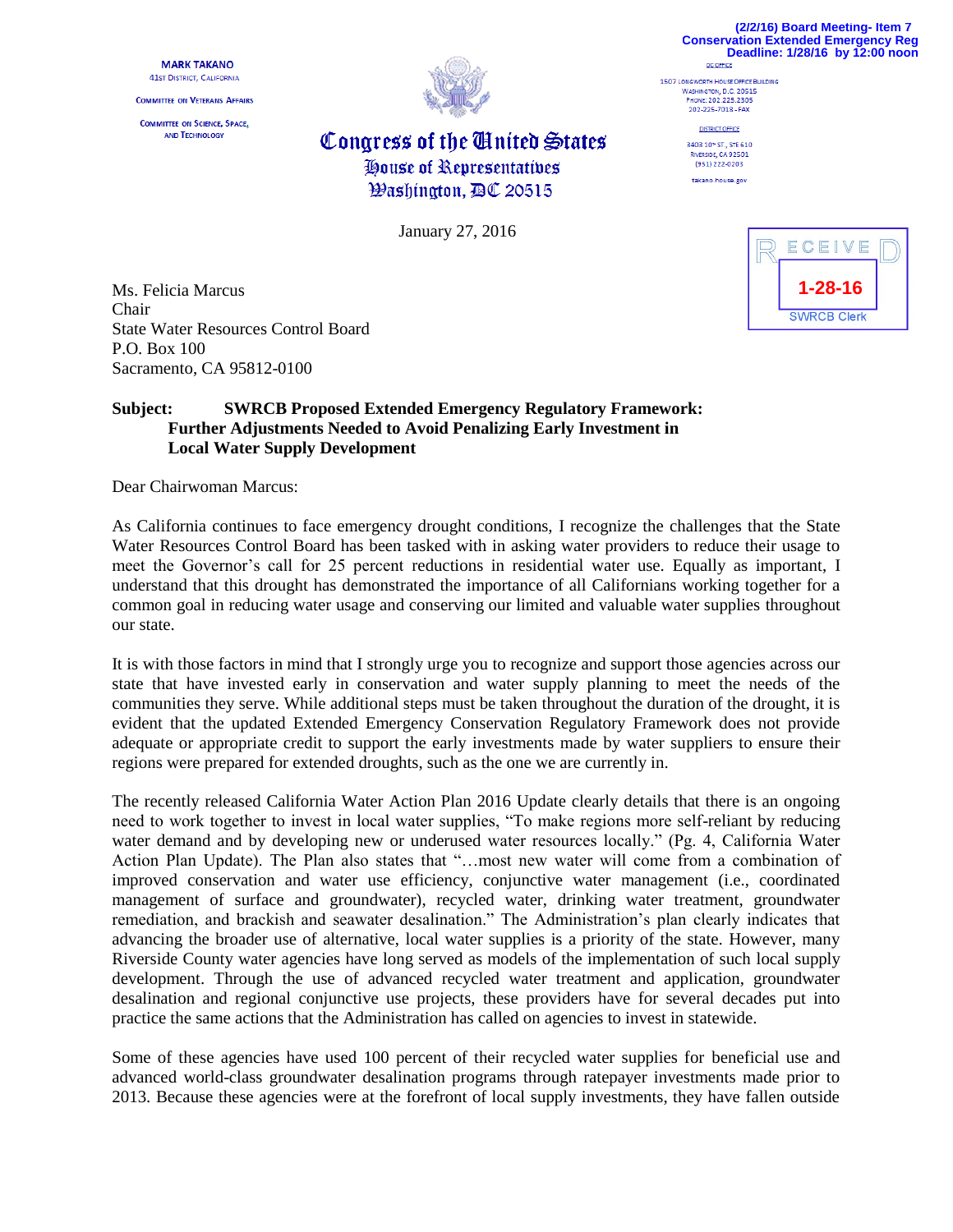of the scope of eligibility for the credits outlined in the draft Extended Emergency Regulatory Framework. In short, their investments have been discredited simply because they were proactive and chose to embrace local supply investments prior to The Administration's push for all agencies to do so.

The Water Conservation Act of 2009 (Senate Bill 7X7) required water suppliers to reduce their percapita, per-day usage 20 percent by the year 2020, with at least a 10-percent reduction in water use by the year 2015. Most agencies in western Riverside County embraced these mandates and continued making aggressive investments to become statewide leaders in water use efficiency. The result was that many agencies surpassed their SB 7X7 requirements prior to the 2014 drought declaration. However, the release of the initial Emergency Conservation Mandates asked these agencies to further reduce their potable water use compared to neighboring agencies in coastal communities with cooler climates. The State Board has had adequate time to explore the best approach to establish the next phase of Conservation Mandates and has involved agencies in working groups to gain a better understanding of the challenges faced by practitioners in the field. The updates to the Conservation Mandates presented the State Board with an opportunity to establish mandates that better aligned with objectives within the California Water Action Plan and appropriately account for the growth and investments in local water supplies that were made since the passage of the initial law mandating conservation (SB 7X7). Instead, the arbitrarily selected timeframe (2013) benefits only a select few agencies. Additionally, the State Board has failed to define a clear, unambiguous pathway toward defining what constitutes an end to the drought.

With this in mind, as Representative for the City of Riverside, I strongly request that the State Board reconsider its proposed draft Extended Emergency Conservation Framework, as we believe the current draft disproportionately penalizes those that made early investments in local water supply development and who have experienced population growth since 2013.

We strongly urge the State Board to consider a model that accounts for the following in any final regulations:

- *Recognize both pre-2013 and post-2013 conservation actions* Both targets and credits should recognize progress made toward achieving the 20x2020 goals while achieving the 25 percent statewide reduction. Doing so would avoid penalizing agencies that invested aggressively and wisely through the implementation of conservation programs (including appropriate rate structures) and local supply investments prior to 2013 and would account for the demandhardening created through pre-2013 investments. This action would also recognize the advancements that have been made by expanding local water supply sources since the drought commenced.
- *Eliminate credit caps on adjustments*  Placing a cap on adjustments disproportionately impacts regions and providers that experiencing multiple factors such as climate and growth. If an agency has numerous factors affecting its ability to achieve conservation targets or has developed drought resilient supplies, these impacts should not be discounted and capped. Placing a cap on credits and adjustments continues the inequitable treatment of communities with warmer, drier climates, economic growth, and historical investments in both pre-2013 and post-2013 sustainable supplies. The State Board is recognizing that credits and adjustments are necessary to address inequities in the Emergency Regulations, however full recognition of these credits and adjustments should be given.
- *Simplify adjustment calculator for population growth* The proposed method for calculating a growth adjustment is unnecessarily complex and does not properly recognize or adjust for the impacts of growth on an agency's ability to meet its Conservation Standards. Both the calculation proposed to estimate new demand and the adjustment method in the proposed regulatory framework should be amended to accurately account for the significant impact of growth that some agencies are experiencing now and will continue to experience in the future.